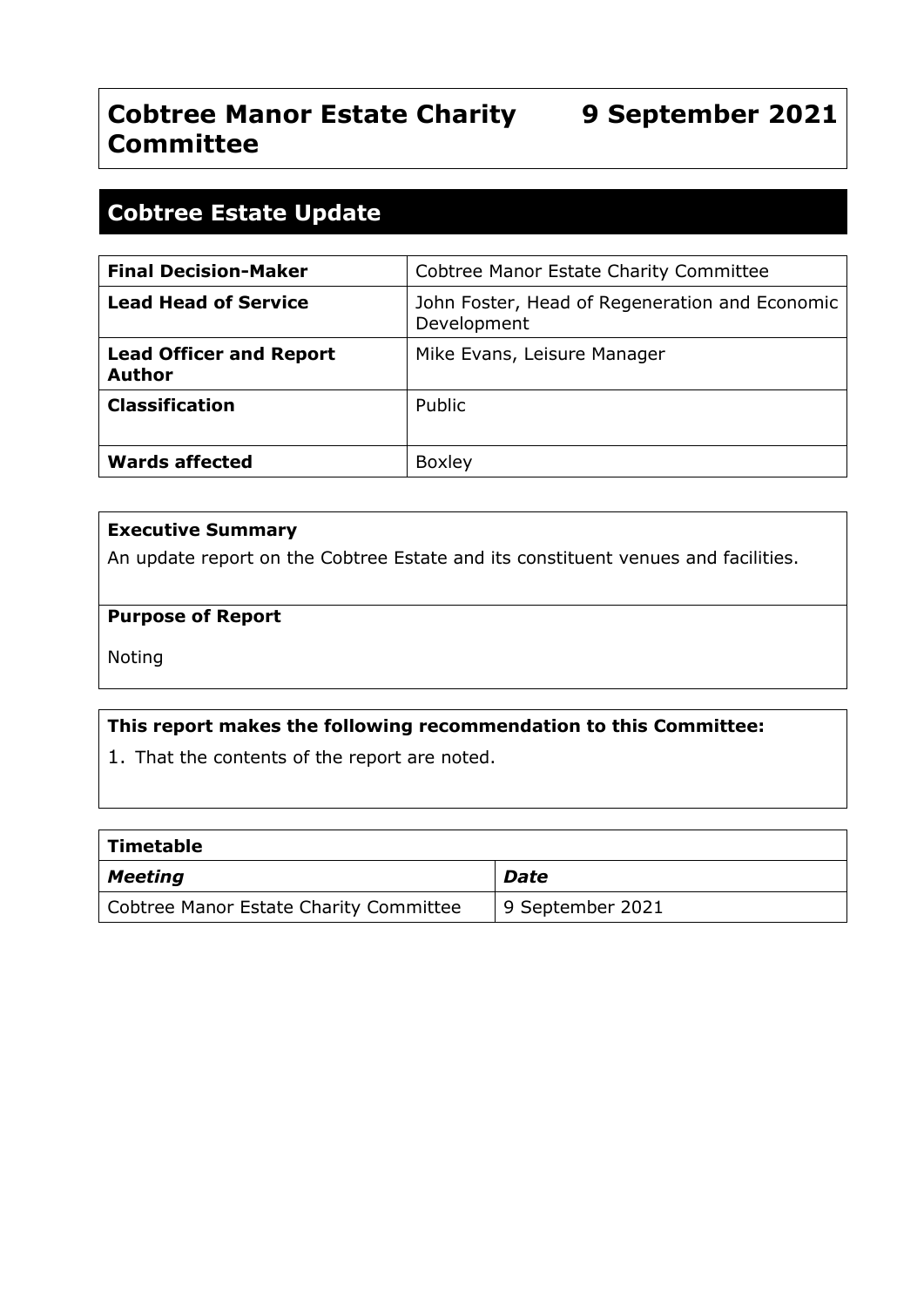# **Cobtree Estate Update**

### **1. CROSS-CUTTING ISSUES AND IMPLICATIONS**

| <b>Issue</b>                                              | <b>Implications</b>                                                                                                           | Sign-off                                               |
|-----------------------------------------------------------|-------------------------------------------------------------------------------------------------------------------------------|--------------------------------------------------------|
| <b>Impact on</b><br><b>Corporate</b><br><b>Priorities</b> | The work of the charity links directly to its<br>charitable objectives and the corporate<br>priorities for the council.       | Leisure<br>Manager                                     |
| Cross<br><b>Cutting</b><br><b>Objectives</b>              | The work of the charity links directly to its<br>charitable objectives and the cross-cutting<br>objectives of the council.    | Leisure<br>Manager                                     |
| <b>Risk</b><br><b>Management</b>                          | There are no risk management implications in<br>this report.                                                                  | Leisure<br>Manager                                     |
| <b>Financial</b>                                          | Financial implications from this update are<br>managed day-to-day in line with council<br>procedures and policies.            | Senior Finance<br>Manager<br>(Client)                  |
| <b>Staffing</b>                                           | Staffing implications are managed day-to-day<br>in line with council procedures and policies.                                 | Head of<br>Regeneration<br>and Economic<br>Development |
| Legal                                                     | There are no specific legal implications at<br>present as this report is presented for noting<br>only.                        | Team Leader<br>Contracts and<br>Commissioning          |
| <b>Privacy and</b><br><b>Data</b><br><b>Protection</b>    | There are no new implications as a result of<br>this update report and recommendation.                                        | Policy and<br>Information<br>Team                      |
| <b>Equalities</b>                                         | No impact identified as a result of this update<br>report and recommendation.                                                 | Policy &<br>Information<br>Manager                     |
| <b>Public</b><br><b>Health</b>                            | The Cobtree Estate works towards improving<br>the health of our community and residents<br>through its day-to-day operations. | Head of<br>Regeneration<br>and Economic<br>Development |
| <b>Crime and</b><br><b>Disorder</b>                       | Crime and disorder implications are managed<br>day-to-day in line with council procedures and<br>policies                     | Leisure<br>Manager                                     |
| <b>Procurement</b>                                        | Procurement implications are managed day-<br>to-day in line with council procedures and                                       | Head of<br>Regeneration                                |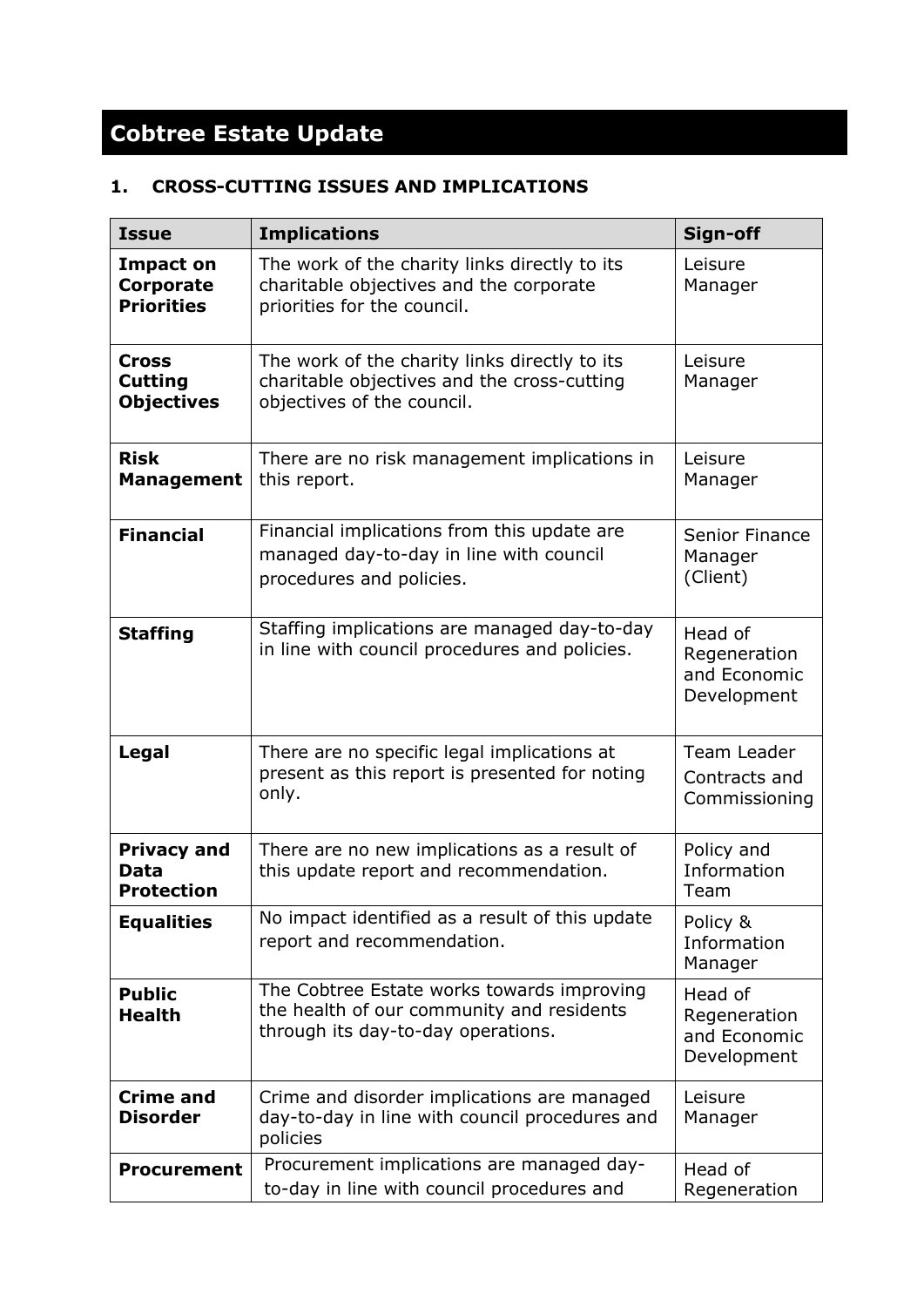|                                                     | policies.                                                                                                                                                          | and Economic<br>Development<br>& Section 151<br>Officer |
|-----------------------------------------------------|--------------------------------------------------------------------------------------------------------------------------------------------------------------------|---------------------------------------------------------|
| <b>Biodiversity</b><br>and Climate<br><b>Change</b> | The implications of this report on biodiversity<br>and climate change have been considered and<br>there are no implications on biodiversity and<br>climate change. | Biodiversity<br>and Climate<br>Change<br>Manager        |

#### **2. INTRODUCTION AND BACKGROUND**

- 2.1 As agreed at the 8 July meeting, the members of this committee attended a tour of the golf course, the park and Kent Life on Monday 9 August. The tour was used to explain more about the estate to new members, and was a chance for existing committee members to see the venues post-Covid.
- 2.2 Also since the last meeting, the Chair, Vice Chair and Leisure Manager attended a meeting of the Cobtree Charity Trust.

#### **Cobtree Manor Park**

- 2.3 Car park income for the year to 1 August 2021 is £53,817, which is a positive variance of £18,000.
- 2.4 The ranger has been working on clearing laurel from the shrub beds in advance of the autumn maintenance which will reduce the size of the shrub beds. These beds are larger than they ought to be and will be reduced in size over the course of the next few maintenance windows.
- 2.5 The Hazlitt Theatre will be holding two outdoor theatre performances of Alice in Wonderland in the park on 3 and 4 September 2021. These are to audiences of 250 per performance and are expected to be at full capacity. A winter lights trail called Glow Illumination Trail is also planned for the period of 15 December to 31 December. This is being delivered by an external company who is paying a daily hire fee to CMEC for the use of the park.
- 2.6 A recent monthly play inspection report has identified some additional repairs that are required to the Cobtree Manor Park play equipment. The park manager is sourcing costs for these works and these will be presented to this committee as soon as they are available. The urgency of these works may require liaison with the Chair and Vice Chair in advance of a report being brought to this committee.

#### **Golf Course**

2.7 Performance at the golf course this summer is ahead of 2019 numbers. This is positive news because it means some of the increased footfall experienced in 2020 has been retained. With the return of indoor hospitality without restrictions it is hoped more societies and group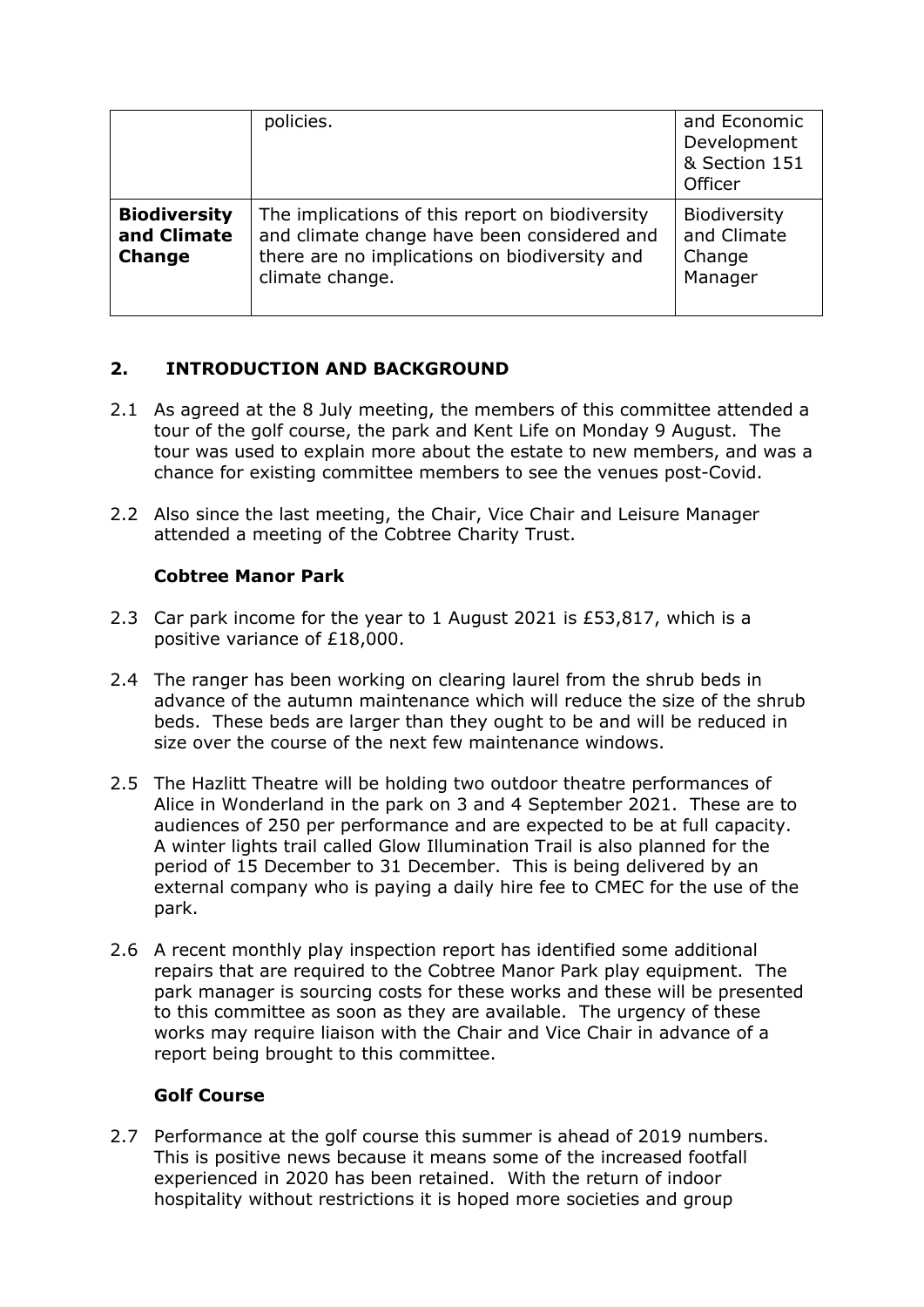bookings will continue this positive trend. The persistent rain and periods of warm weather this summer have made work unpredictable for the greenkeepers and have caused greater levels of growth than would normally be expected. The team are working well to present the golf course to members and visitors who, on the whole, are happy with playing conditions.

#### **Kent Life**

- 2.8 Kent Life is also recovering well from the Covid pandemic. School trip numbers are down on 2019 because of the spring time restrictions, but enquiries for autumn school trips indicate these numbers could pick up in the second half of the year. Events and functions have resumed on site and plans for Hops and Harvest festival, the ice cream festival, Halloween and Christmas are all positive with a return to the full events programme anticipated.
- 2.9 On the estate tour, members of this committee visited the Kent Life archive store which contains thousands of artifacts. To get best use out of the artifacts an archive project is required to check and update the inventory catalogue, which currently exists only in hard copy paper format. The Leisure Manager will consult with Planning Solutions and Maidstone Museum on possible options and solutions and bring a report to a future meeting.

#### **Cobtree Café**

2.10 Cobtree Café has continued to trade well throughout the summer. Repairs to the shutters have been carried out and drains and gullies have been cleared after the heavy rainfall at the start of July. The increased footfall at the park has led to repairs and redecoration being required in the visitor centre toilets, which are being booked in by the café operator.

#### **Cobtree Shed Group**

2.11 A surveyor is due to attend the Elephant House on week commencing 23 August 2021. They will report on what work is required to restore the structural integrity of the Elephant House.

#### **3. AVAILABLE OPTIONS**

- 3.1 Committee can note the information in this report.
- 3.2 Committee can choose not to note the information in this report, however the Committee has requested regular updates on the operations of the Estate.

#### **4. PREFERRED OPTION AND REASONS FOR RECOMMENDATIONS**

4.1 It is recommended that the information in this report is noted.